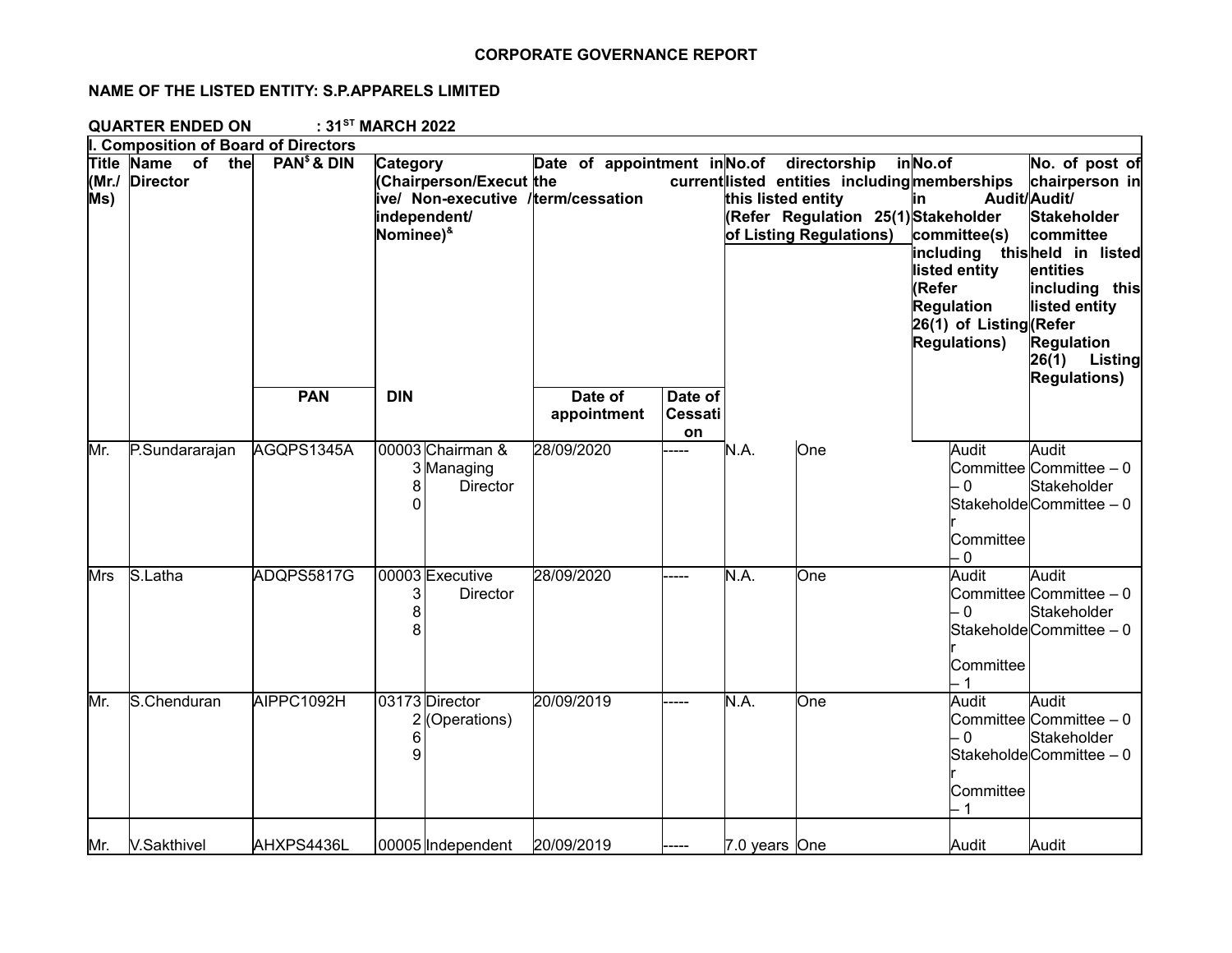|      |                            |            | 7 Director                      |            |         |                    |     | - 0<br>Committee<br>- 0          | Committee Committee - 1<br>Stakeholder<br>StakeholdeCommittee - 1                     |
|------|----------------------------|------------|---------------------------------|------------|---------|--------------------|-----|----------------------------------|---------------------------------------------------------------------------------------|
| Mr.  | A.S. Anand<br>Kumar        | AEQPA3173G | 00058 Independent<br>2 Director | 28/09/2020 | ------  | $6.4$ years $ Two$ |     | Audit<br>Committee<br>- 0        | Audit<br>Committee Committee - 1<br>Stakeholder<br>$\textsf{Statehole}$ Committee – 0 |
| Mr.  | C.R.Rajagopal              | ADNPR6788C | 08853 Independent<br>6 Director | 02/09/2020 | ------- | 1.7 years One      |     | Audit<br>Committee<br>- 0        | Audit<br>Committee Committee - 0<br>Stakeholder<br>StakeholdeCommittee - 1            |
| Mrs. | H.Lakshmi Priya AACPL0156G |            | 08858 Independent<br>6 Director | 02/09/2020 | ------  | 1.7<br>lyear       | One | Audit<br>- 0<br>Committee<br>- 0 | Audit<br>Committee Committee $-0$<br>Stakeholder<br>Stakeholde Committee - 0          |

**\$** Pan number of any director would not be displayed on the website of Stock Exchange.

**&** Category of directors means executive/non-executive/independent/nominee. If a director fits into more than one category write all categories separating them with hyphen.

\* To be filled only for Independent Director. Tenure would mean total period from which independent director is serving on Board of Directors of the listed entity in continuity without any cooling off period.

| II. Composition of Committees                |                           |                                  |  |  |  |
|----------------------------------------------|---------------------------|----------------------------------|--|--|--|
| Name of Committee                            | Name of Committee members | Category                         |  |  |  |
|                                              |                           | (Chairperson/Executive/Non-      |  |  |  |
|                                              |                           | Executive/Independent/Nominee)\$ |  |  |  |
| 1. Audit Committee                           | 1.Mr.V.Sakthivel          | Independent Director - Chairman  |  |  |  |
|                                              | 2. Mr.C.R.Rajagopal       | Independent Director             |  |  |  |
|                                              | 3.Mr.A.S.Anand Kumar      | Independent Director             |  |  |  |
| 2. Nomination & Remuneration Committee       | 1.Mr. C.R.Rajagopal       | Independent Director - Chairman  |  |  |  |
|                                              | 2.Mr.V.Sakthivel          | Independent Director             |  |  |  |
|                                              | 3.Mr. H.Lakshmi Priya     | Independent Director             |  |  |  |
| 3. Risk Management Committee (if applicable) | 1.Mr.P.Sundararajan       | Managing Director - Chairman     |  |  |  |
|                                              | 2.Mr. C.R.Rajagopal       | Independent Director             |  |  |  |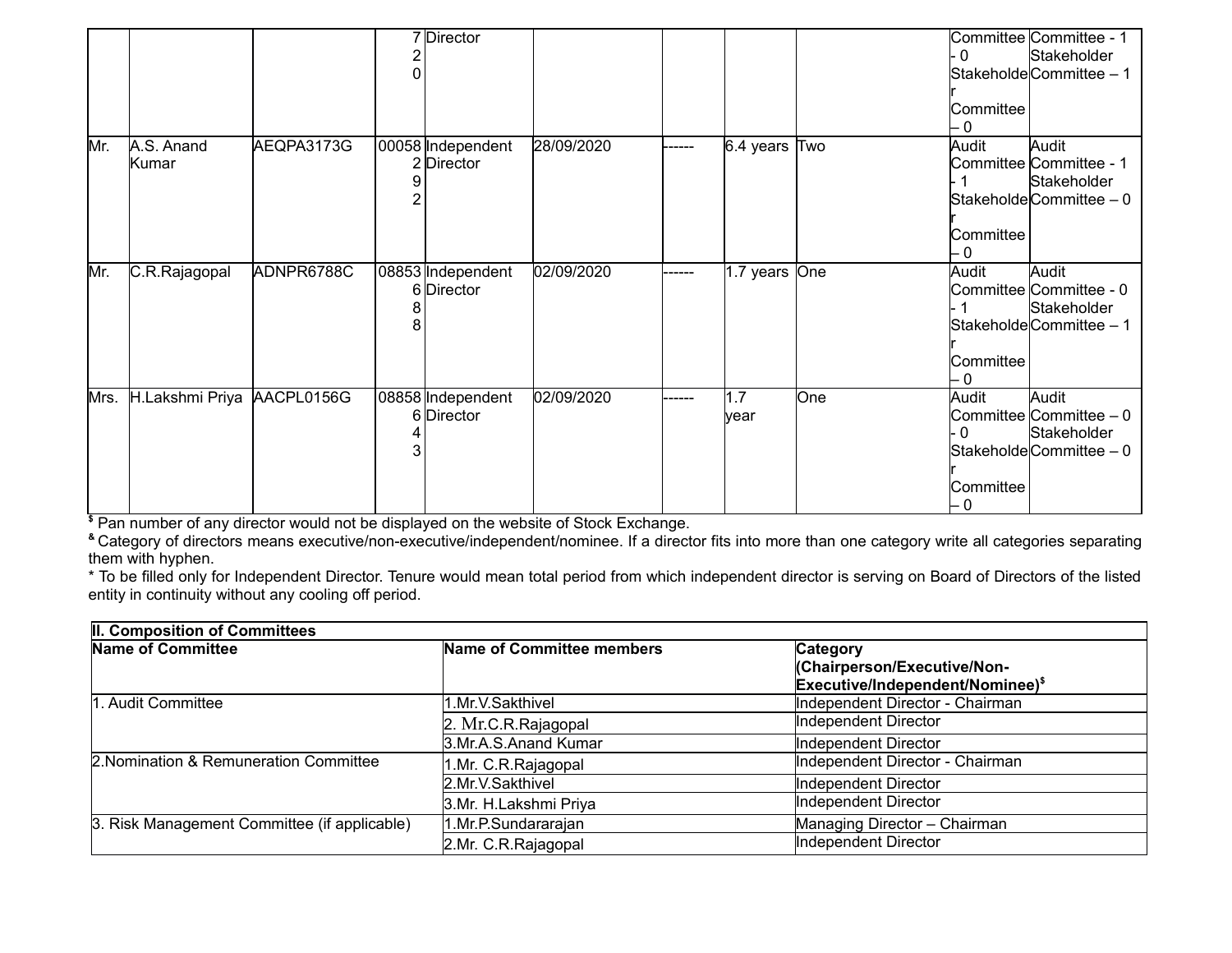|                                              | 3.Mr.S.Chenduran     | Director (Operations)           |
|----------------------------------------------|----------------------|---------------------------------|
| 4. Stakeholders Relationship Committee       | 1.Mr. C.R. Rajagopal | Independent Director - Chairman |
|                                              | 2.Mrs.S.Latha        | Executive Director              |
|                                              | 3.Mr.S.Chenduran     | Director (Operations)           |
| 5. Corporate Social Responsibility Committee | 1.Mr. P.Sundararajan | Managing Director - Chairman    |
|                                              | 2.Mrs.S.Latha        | Executive Director              |
|                                              | 3.Mr. V.Sakthivel    | Independent Director            |

<sup>&</sup> Category of directors means executive/non-executive/independent/nominee. If a director fits into more than one category write all categories separating them with hyphen.

| <b>III. Meeting of Board of Directors</b>   |                                             |                                               |  |  |  |
|---------------------------------------------|---------------------------------------------|-----------------------------------------------|--|--|--|
| Date(s) of Meeting (if any) in the previous | Date(s) of Meeting (if any) in the relevant | Maximum gap between any two consecutive (in   |  |  |  |
| <b>lguarter</b>                             | lauarter                                    | Inumber of davs)                              |  |  |  |
| 11/11/2021                                  | 11/02/2022                                  | 91 days gap between 11.11.2020 and 11.02.2022 |  |  |  |
|                                             |                                             |                                               |  |  |  |

| IV. Meeting of Committees                                      |                                                             |                                                             |  |  |  |
|----------------------------------------------------------------|-------------------------------------------------------------|-------------------------------------------------------------|--|--|--|
| Date(s) of meeting of the committee<br>in the relevant quarter | <b>Whether</b><br>requirement of<br>Quorum met<br>(details) | Date(s) of meeting of the committee in the previous quarter |  |  |  |
| <b>Audit Committee</b>                                         |                                                             |                                                             |  |  |  |
| 11/02/2022                                                     | lYes.                                                       | 11/11/2021                                                  |  |  |  |
| Stakeholders Relationship Committee<br>09/10/2021              | Yes                                                         | 10/01/2022                                                  |  |  |  |
| Nomination & Remuneration Committee<br><b>NA</b>               |                                                             |                                                             |  |  |  |
|                                                                | Yes                                                         | 10/02/2022                                                  |  |  |  |
| <b>Risk Management Committee</b><br><b>NA</b>                  | lYes.                                                       | 10/02/2022                                                  |  |  |  |
| Corporate Social Responsibility<br>Committee<br><b>NA</b>      | Yes                                                         | 12/11/2021                                                  |  |  |  |
| Independent Directors Meeting<br><b>NA</b>                     | Yes                                                         | 10/02/2022                                                  |  |  |  |

\*This information has to be mandatorily be given for audit committee, for rest of the committees giving this information is optional.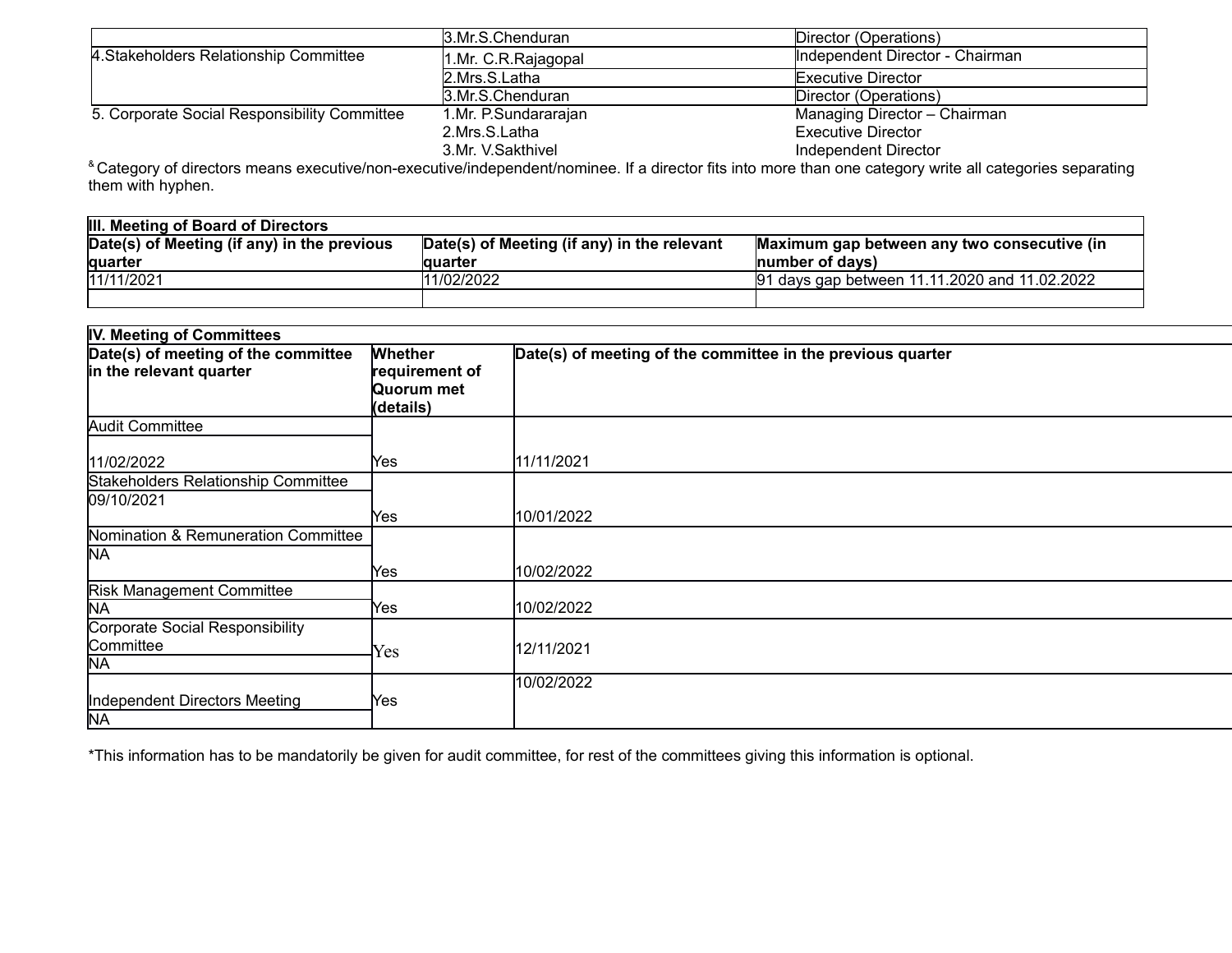| V. Related Party Transactions                                              |                                                           |
|----------------------------------------------------------------------------|-----------------------------------------------------------|
| Subject                                                                    | Compliance Status (Yes/No/NA) <sup>refer note below</sup> |
| Whether prior approval of audit committee obtained                         | lYes                                                      |
| Whether shareholder approval obtained for material RPT                     | ΙNΑ                                                       |
| Whether details of RPT entered into pursuant to omnibus approval have been | <b>Yes</b>                                                |
| reviewed by Audit Committee                                                |                                                           |

**Note:**

- 1. In the column "Compliance Status", compliance or non-compliance may be indicated by Yes/No/N.A. For Example, if the board has been composed in accordance with the requirements of Listing Regulations, "Yes" may be indicated. Similarly, in case the Listed Entity has no related party transactions, the words "N.A." may be indicated.
- 2. If status is "No" details of non-compliance may be given here.

# **VI. Affirmations**

1. The Composition of Board of Directors is in terms of SEBI (Listing obligations and Disclosure Requirements) Regulations, 2015. - Yes

2. The composition of the following committees is in terms of SEBI (Listing obligations and Disclosure Requirements) Regulations, 2015

- a. Audit Committee Yes
- b. Nomination & Remuneration Committee Yes
- c. Stakeholders relationship Committee Yes
- d. Risk Management Committee (applicable to the top 500 listed entities) NA

3. The committee members have been made aware of their powers, role and responsibilities as specified in SEBI (Listing obligations and Disclosure Requirements) Regulations, 2015. - Yes

4. The meetings of the board of directors and the above committees have been conducted in the manner as specified in SEBI (Listing obligations and Disclosure Requirements) Regulations, 2015. - Yes

5. a. This report and/or the report submitted in the previous quarter has been placed before Board of Directors. - Yes

b. Any comments/observations/advance of Board of Directors may be mentioned here. - ---

# **For S.P.Apparels Limited**

**Sd/-**

**K.Vinodhini Company Secretary and Compliance Officer**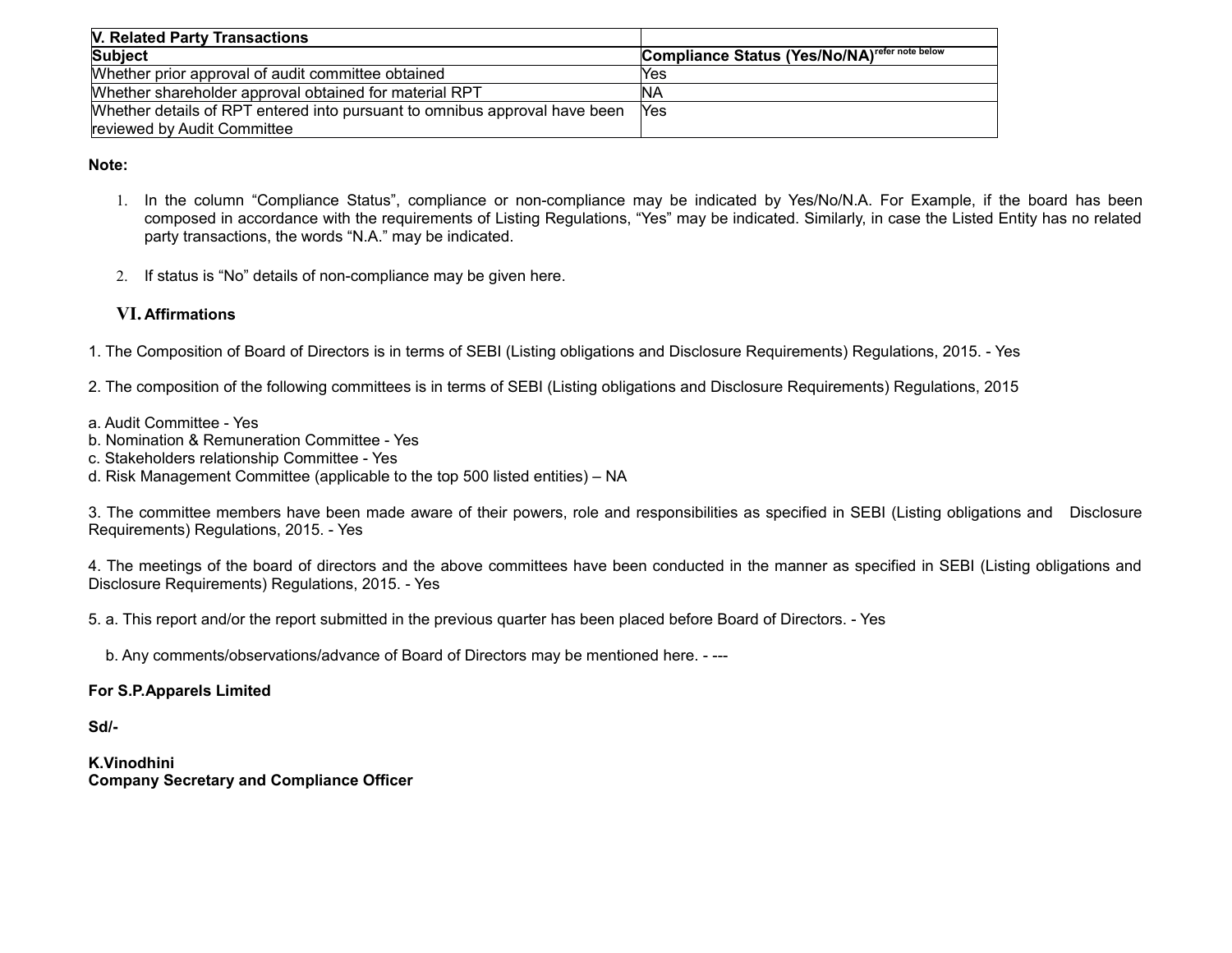### **Format to be submitted by listed entity at the end of Financial Year 2019-20 (For the Whole of Financial Year)**

| I. Disclosure on website in terms of Listing Regulations                    |                                                |  |  |  |  |
|-----------------------------------------------------------------------------|------------------------------------------------|--|--|--|--|
| <b>Item</b>                                                                 | Compliance status (Yes/No/NA) refer note below |  |  |  |  |
|                                                                             |                                                |  |  |  |  |
| Details of business                                                         | Yes                                            |  |  |  |  |
| Terms and conditions of appointment of independent directors                | Yes                                            |  |  |  |  |
| Composition of various committees of board of directors                     | Yes                                            |  |  |  |  |
| Code of conduct of board of directors and senior management                 | Yes                                            |  |  |  |  |
| lpersonnel                                                                  |                                                |  |  |  |  |
| Details of establishment of vigil mechanism/ Whistle Blower policy          | Yes                                            |  |  |  |  |
| Criteria of making payments to non-executive directors                      | Yes                                            |  |  |  |  |
| Policy on dealing with related party transactions                           | Yes                                            |  |  |  |  |
| Policy for determining 'material' subsidiaries                              | Yes                                            |  |  |  |  |
| Details of familiarization programmes imparted to independent directors Yes |                                                |  |  |  |  |
| Contact information of the designated officials of the listed entity who    | Yes                                            |  |  |  |  |
| are responsible for assisting and handling investor grievances              |                                                |  |  |  |  |
| email address for grievance redressal and other relevant details            | Yes                                            |  |  |  |  |
| <b>Financial results</b>                                                    | Yes                                            |  |  |  |  |
| Shareholding pattern                                                        | Yes                                            |  |  |  |  |
| Details of agreements entered into with the media companies and/or          | ΝA                                             |  |  |  |  |
| their associates                                                            |                                                |  |  |  |  |
| Schedule of analyst or institutional investor meet and presentations        | Yes                                            |  |  |  |  |
| made by the listed entity to analyst or institutional investor              |                                                |  |  |  |  |
| simultaneously with submission to Stock Exchange                            |                                                |  |  |  |  |
| Advertisement as per Regulation 47(1)                                       | Yes                                            |  |  |  |  |
| Credit Rating or revision in credit rating obtained                         | Yes                                            |  |  |  |  |
| Separate audited financials of Listed Entity of each subsidiary of the      | Yes                                            |  |  |  |  |
| listed entity in respect of relevant financial Year                         |                                                |  |  |  |  |
| Whether Company has provided information under separate section on          | <b>Yes</b>                                     |  |  |  |  |
| its website as per Regulation 46(2)                                         |                                                |  |  |  |  |
| Materiality Policy as per Regulation 30                                     | Yes                                            |  |  |  |  |
| Dividend Distribution Policy                                                | <b>NA</b>                                      |  |  |  |  |
| It is certified that these content on the website of the listed entity are  | Yes                                            |  |  |  |  |
| <b>correct</b>                                                              |                                                |  |  |  |  |
| New name and the old name                                                   | <b>NA</b>                                      |  |  |  |  |

## **II Annual Affirmations**

| <b>Particulars</b>                                        | <b>Regulation Number</b> | Compliance status (Yes/No/NA) refer note below |
|-----------------------------------------------------------|--------------------------|------------------------------------------------|
| Independent director(s) have been appointed in terms of   | $ 16(1)(b)$ & 25(6)      | <b>Yes</b>                                     |
| specified criteria of 'independence' and/or 'eligibility' |                          |                                                |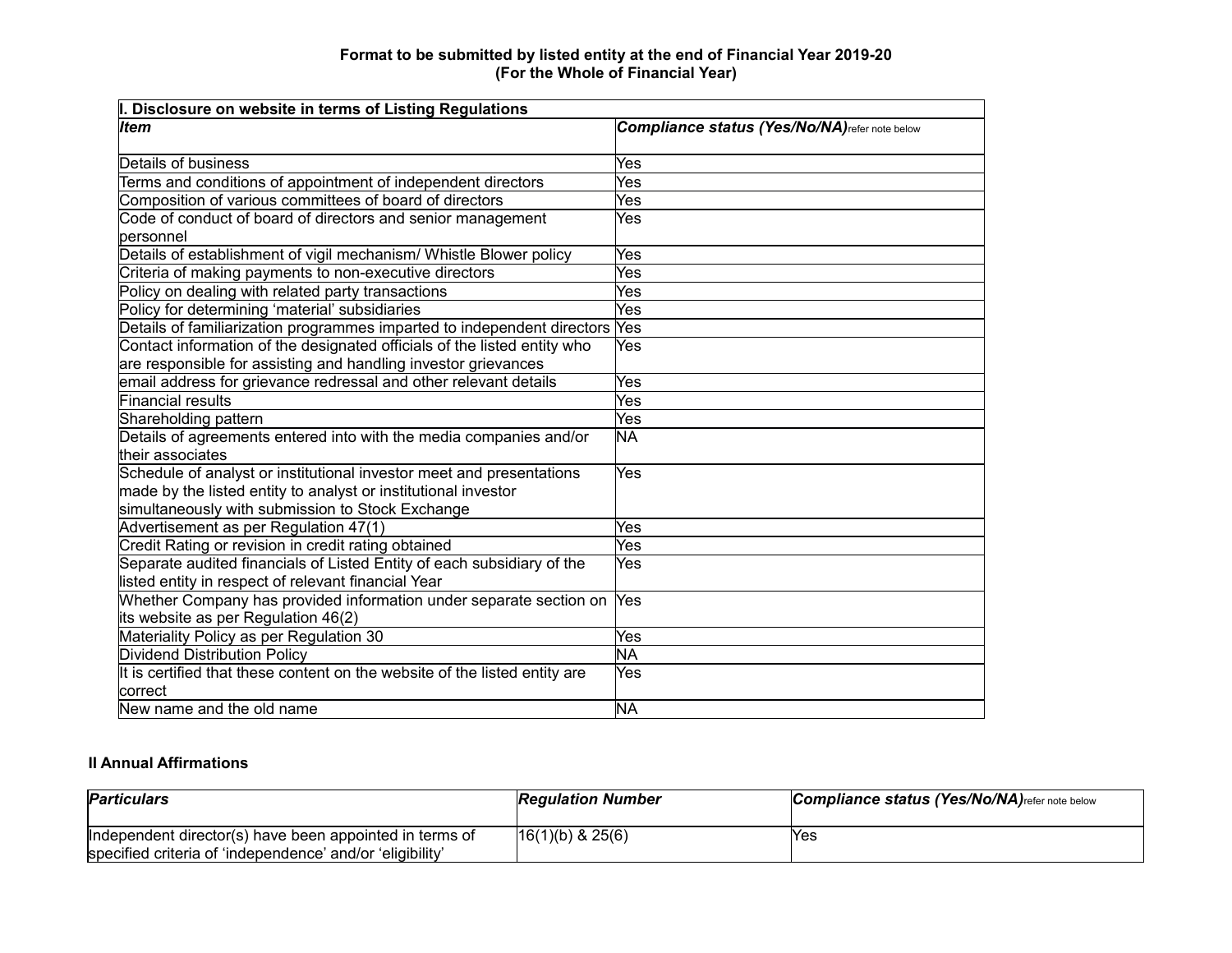| Board composition                                                 | 17(1)                      | Yes       |
|-------------------------------------------------------------------|----------------------------|-----------|
| Meeting of Board of directors                                     | $\overline{17}(2)$         | Yes       |
| <b>Review of Compliance Reports</b>                               | 17(3)                      | Yes       |
| Plans for orderly succession for appointments                     | 17(4)                      | Yes       |
| Code of Conduct                                                   | 17(5)                      | Yes       |
| Fees/compensation                                                 | $\overline{17(6)}$         | Yes       |
| Minimum Information                                               | 17(7)                      | Yes       |
| Compliance Certificate                                            | 17(8)                      | Yes       |
| Risk Assessment & Management                                      | 17(9)                      | Yes       |
| Performance Evaluation of Independent Directors                   | 17(10)                     | Yes       |
| Composition of Audit Committee                                    | 18(1)                      | Yes       |
| Meeting of Audit Committee                                        | $\sqrt{18(2)}$             | Yes       |
| Composition of nomination & remuneration committee                | $19(1)$ & $(2)$            | Yes       |
| Composition of Stakeholder Relationship Committee                 | $20(1)$ & $(2)$            | Yes       |
| Composition and role of risk management committee                 | 21(1), (2), (3), (4)       | Yes       |
| Vigil Mechanism                                                   | 22                         | Yes       |
| Policy for related party Transaction                              | $23(1),(5),(6),(7)$ & (8)  | Yes       |
| Prior or Omnibus approval of Audit Committee for all related      | 23(2), (3)                 | Yes       |
| party transactions                                                |                            |           |
| Approval for material related party transactions                  | 23(4)                      | <b>NA</b> |
| Composition of Board of Directors of unlisted material            | 24(1)                      | <b>NA</b> |
| Subsidiary                                                        |                            |           |
| Other Corporate Governance requirements with respect to           | $[24(2),(3),(4),(5)$ & (6) | Yes       |
| subsidiary of listed entity                                       |                            |           |
| Maximum Directorship & Tenure                                     | $25(1)$ & (2)              | Yes       |
| Meeting of independent directors                                  | $25(3)$ & $(4)$            | Yes       |
| Familiarization of independent directors                          | 25(7)                      | Yes       |
| <b>Memberships in Committees</b>                                  | 26(1)                      | Yes       |
| Affirmation with compliance to code of conduct from members 26(3) |                            | Yes       |
| of Board of Directors and Senior management personnel             |                            |           |
| Disclosure of Shareholding by Non-Executive Directors             | 26(4)                      | <b>NA</b> |
| Policy with respect to Obligations of directors and senior        | $26(2)$ & $26(5)$          | Yes       |
| management                                                        |                            |           |

#### *Note*

1 In the column "Compliance Status", compliance or non-compliance may be indicated by Yes/No/N.A.. For example, if the Board has been composed in accordance with the requirements of Listing Regulations, "Yes" may be indicated. Similarly, in case the Listed Entity has no related party transactions, the words "N.A." may be indicated.

2 If status is "No" details of non-compliance may be given here.

3 If the Listed Entity would like to provide any other information the same may be indicated here.

# **III Affirmations:**